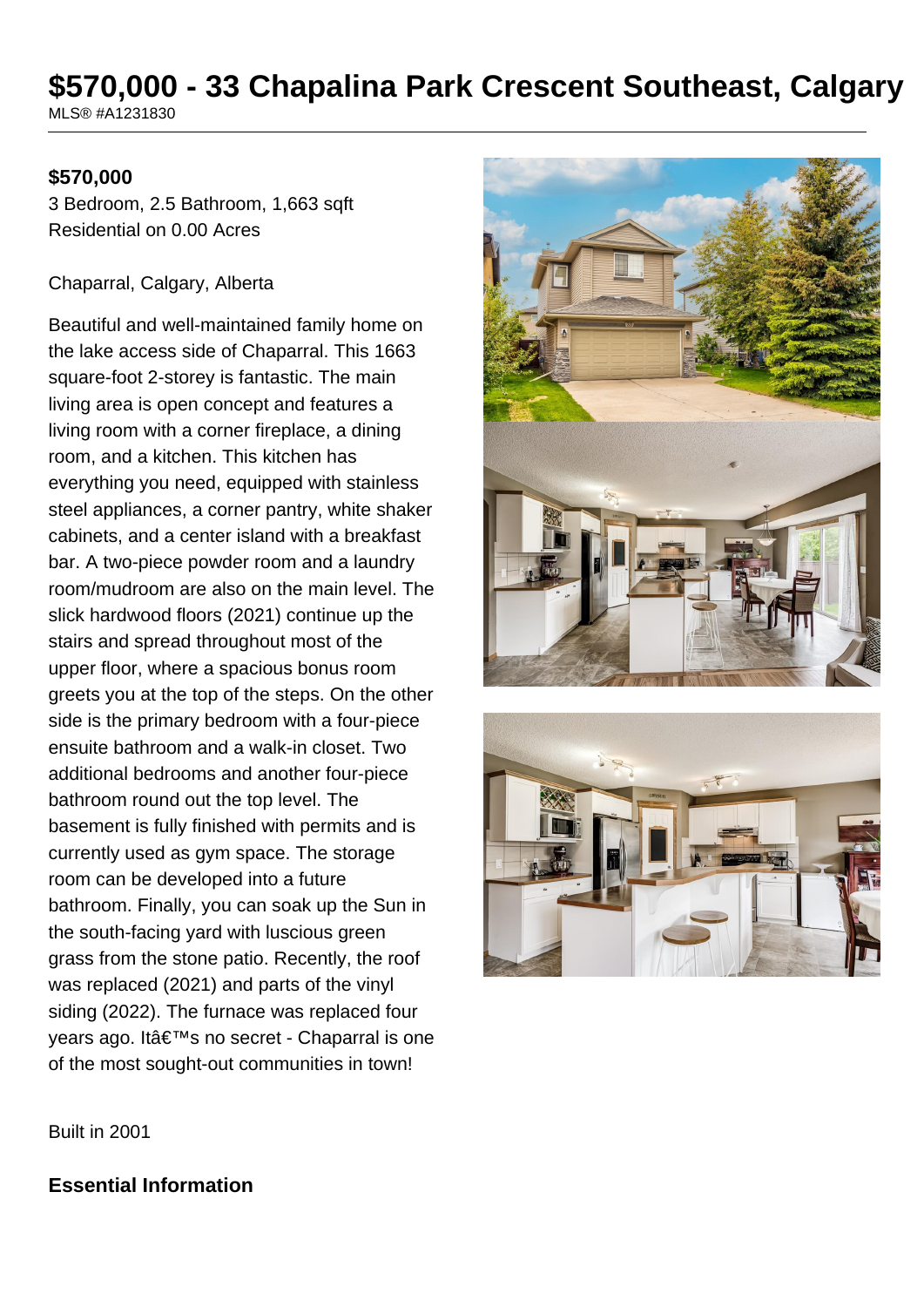| MLS@#                 | A1231830    |
|-----------------------|-------------|
| Price                 | \$570,000   |
| Bedrooms              | 3           |
| Bathrooms             | 2.5         |
| <b>Full Baths</b>     | 2           |
| Half Baths            | 1           |
| <b>Square Footage</b> | 1,663       |
| Lot SQFT              | 4,306       |
| <b>Year Built</b>     | 2001        |
| <b>Type</b>           | Residential |
| Sub-Type              | Detached    |
| <b>Style</b>          | 2 Storey    |
| Status                | Active      |

## **Community Information**

| Address            | 33 Chapalina Park Crescent Southeast |
|--------------------|--------------------------------------|
| Subdivision        | Chaparral                            |
| City               | Calgary                              |
| Province           | Alberta                              |
| <b>Postal Code</b> | <b>T2X 3S1</b>                       |

## **Amenities**

| <b>Amenities</b>      | Beach Access, Clubhouse                              |
|-----------------------|------------------------------------------------------|
| <b>Parking Spaces</b> | -4                                                   |
| Parking               | Double Garage Attached, Driveway, Garage Faces Front |
| # of Garages          | 2                                                    |

## **Interior**

| Goods Included              | Bathroom Rough-in, Breakfast Bar, Central Vacuum, Kitchen Island,<br>Laminate Counters, Pantry, Storage |
|-----------------------------|---------------------------------------------------------------------------------------------------------|
| Appliances                  | Dishwasher, Dryer, Electric Range, Range Hood, Refrigerator, Washer,<br><b>Window Coverings</b>         |
| Heating                     | <b>Forced Air</b>                                                                                       |
| Cooling                     | <b>None</b>                                                                                             |
| Has Basement                | Yes                                                                                                     |
| Fireplace                   | Yes                                                                                                     |
| # of Fireplaces             | 1                                                                                                       |
| <b>Fireplaces</b>           | Gas, Living Room, Mantle, Stone                                                                         |
| <b>Basement Development</b> | Finished, Full                                                                                          |